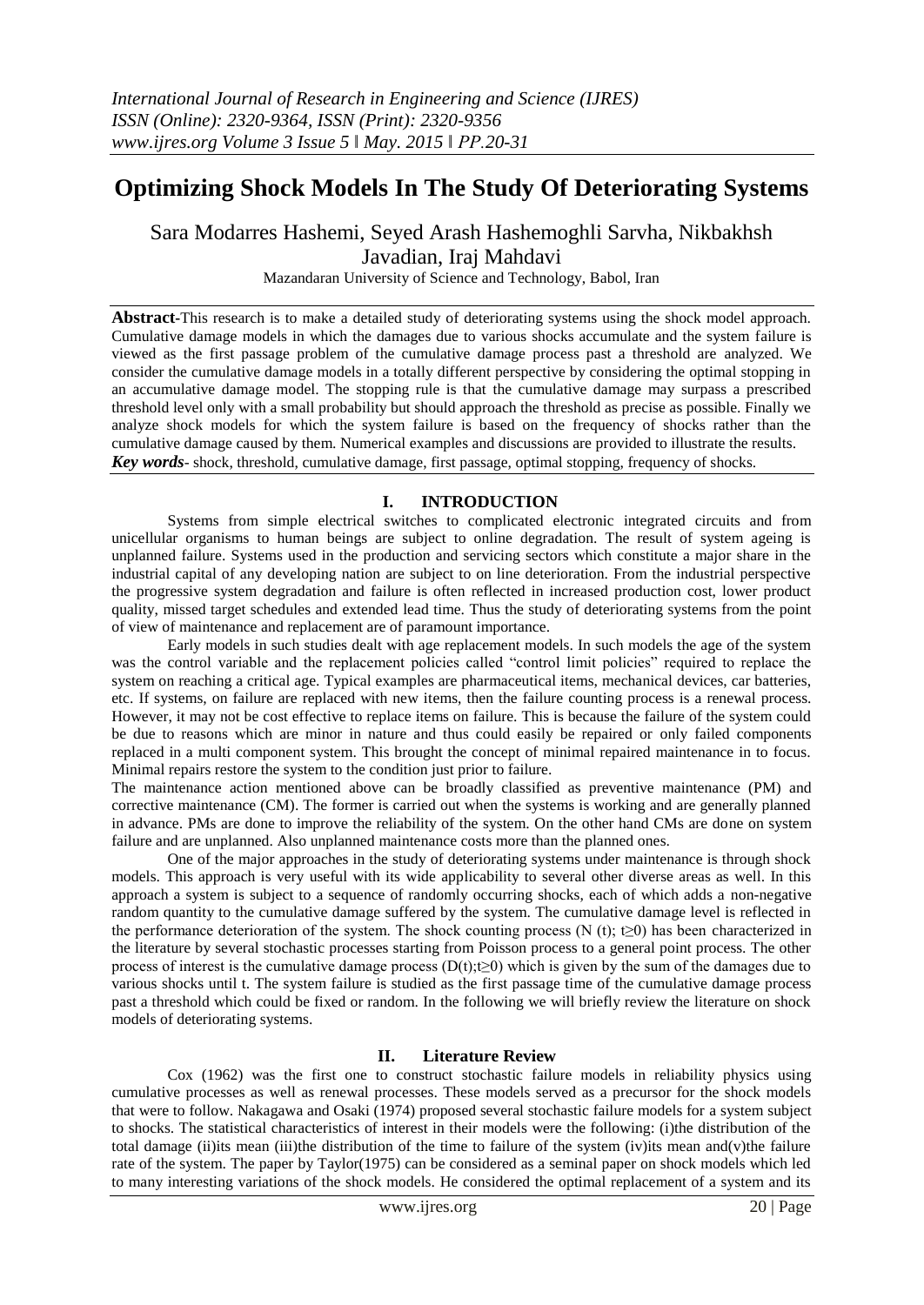additive damage using a compound Poisson process to represent the cumulative damage. Feldman (1976) generalized this model by using a semi-markov process to represent the cumulative damage. Gottlieb (1980) derived sufficient conditions on the shock process so that the life distribution of the system will have an increasing failure rate.Sumita and Shanthikumar(1985) have considered the failure time distribution in a general shock model by considering a correlated pair  ${X_n, Y_n}$  of renewal sequences with $X_n$  and  $Y_n$  representing the magnitude of the  $n<sup>th</sup>$  shock and the time interval between two consecutive shocks respectively. Rangan andEsther(1988) relaxed the constraint on the monotonicity of the damage process and considered a non-markov model for the optimum replacement of self-repairing systems subject to shocks. Nakagawa and Kijima (1989) applied periodic replacement with minimal repair at failure to several cumulative damage models. While all the damage models proposed until this period were interested in studying the failure as a first passage problem, Stadje(1991) made a refreshing departure. He studied the problem of optimal stopping in a cumulative damage model in which a prescribed level may be surpassed only with small probability, but should be approached as precise as possible. Rangan et al (1996) proposed some useful generalizations to Stadje's model. Yeh and Zhang [(2002), (2003)] proposed geometric-process maintenance models for deteriorating systems which assumed the shock arrivals to be only independently distributed and not necessarily identically distributed.

Yeh and Zhang (2004) introduced a new model that was different from the above models and called it a δ-shock model. These models paid attention to the frequency of shocks rather than the accumulative damage due to them. They assumed the shock counting process to be Poisson. Rangan et al (2006) generalized the above model to the case of renewal process driven shocks.

The objective of the present thesis is to apply some of the existing results in shock models to different optimization problems arising in the maintenance of deteriorating systems. We have also developed a model for the first passage problem of the cumulative damage process but under restrictive assumptions. Several special cases of the models are considered and numerical illustrations provided to gain an insight into the underlying processes.

## **III. CUMULATIVE DAMAGE MODELS**

Cumulative damage models, in which a unit suffers damages due to randomly occurring shocks and the damages are cumulative have been studied in depth by Cox (1962) and Esary et al (1973). The damages could be wear, fatigue, crack, corrosion and erosion. Let us define a cumulative process from the view point of reliability. Consider an item which is subjected to a sequence of shocks (more loosely blows) where an item could represent a material, structure or a device. Each of these shocks adds a non-negative quantity to the cumulative damage and is reflected in the performance deterioration of the item. Suppose that the random variables  $\{X_i; i=1,2,...\}$  are associated with the sequence of intervals of the time between successive shocks. Let the counting process  $\{N(t); t \geq 0\}$  denote the number of shocks in the interval  $(0, t]$ . Also suppose that the random variables  $\{Y_i$ ; ;i=1,2,...} are the amounts of damage due to the i<sup>th</sup> shock. It is assumed that the sequences  $\{X_i$ ;  $i=1,2,...$ } and  ${Y_i$  ; $i=1,2,...}$  are non-negative, independently and identically distributed and mutually independent. Define a random variable:

$$
Z(t) = Y_{1+} Y_{2+...+} Y_{N(t)}
$$

It is clear that Z (t) represents the cumulated damage of the item at time t.

(1)

## **A. CUMULATIVE DAMAGE PROCESS**

In this section we will start our analysis with the cumulative damage process given by (1). The probability distribution of  $Z(t)$  can be explicitly determined in a few cases only. One such case is when the shock counting process  $N(t)$  is Poisson and the variables  $Y_i$  s are specified by the point binomial distribution given by

1 withprobabilityp

 $Y_i$ withprobability $q = 1 - p$ 

In this case whenever a shock occurs, the magnitude of the damage caused is 1 which occurs with probability *p* and the shock has no effect on the system with probability *q*.  $P(Z)$ 

$$
P(Z(t)=r) = P(Y_{1+}Y_{2+...+}Y_{N(t)}=r)
$$
  
=  $\sum_{n=r}^{\infty} P(Y_{1} + Y_{2} + ... + Y_{N(t)} = r|N(t) = n)$ . P (N (t) = n)  
=  $\sum_{n=r}^{\infty} {n \choose r} p^{r} \cdot q^{n-r} \cdot \frac{e^{-\lambda t} (\lambda t)^{n}}{n!}$   
=  $\frac{e^{-\lambda t p} (\lambda t p)^{r}}{r!}$ 

Thus the cumulative damage process is also a Poisson process with mean  $\lambda tp$ . Let the threshold damage value be  $Z$  so that the system fails when the cumulative damage process  $Z(t)$  reaches  $Z$  for the first time. Then the probability of system failure  $P(t)$  at time t can be written as

 $P(t)dt = P(Z(t)=Z-1)$ . P (a shock occurrence in (t,t+dt) leading to an increase in the damage level)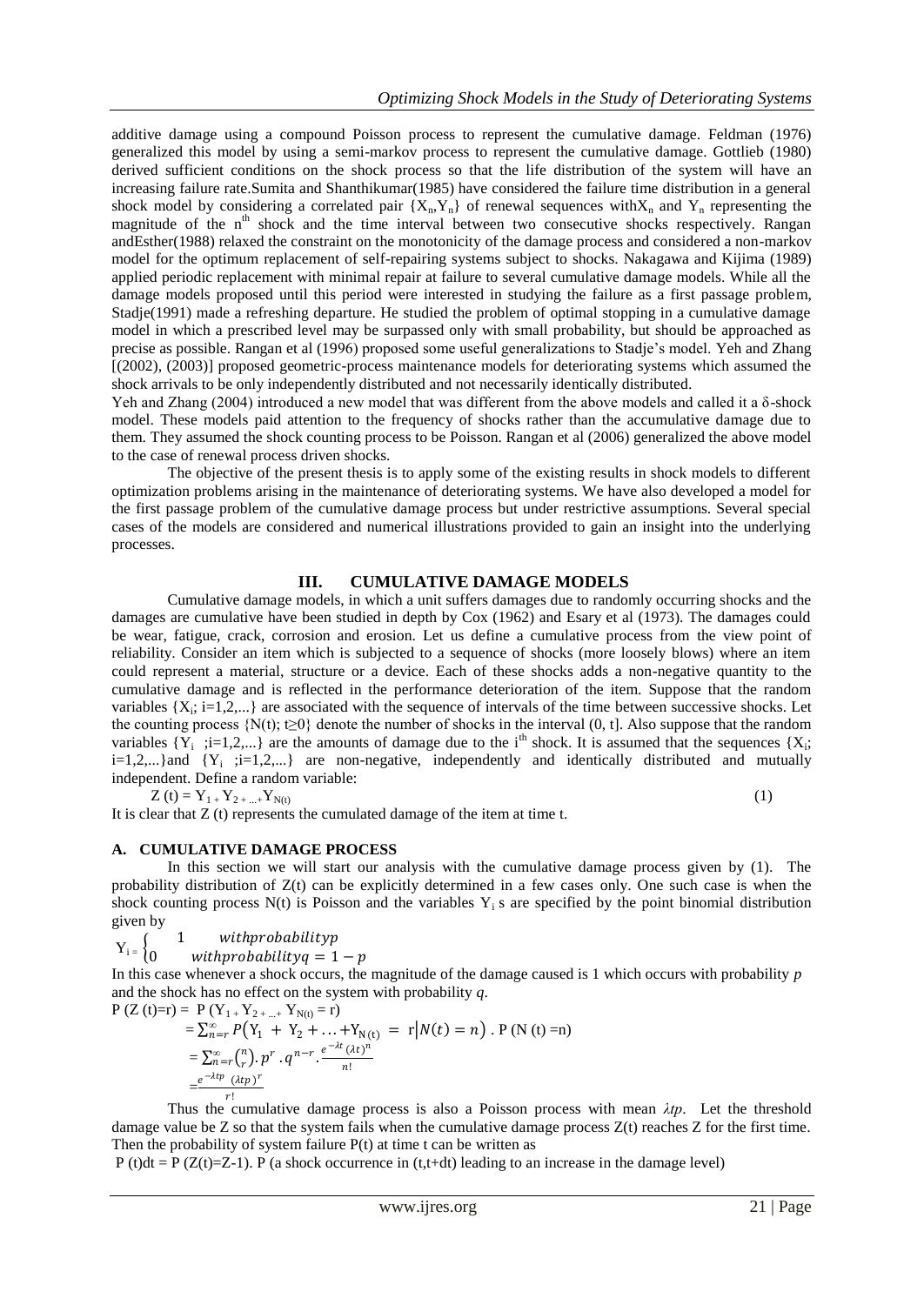$$
=\frac{e^{-\lambda tp}(\lambda tp)^{(Z-1)}}{(Z-1)!}\cdot \lambda p
$$

As remarked earlier, the system performance at any time *t* is reflected by Z(t), the cumulative damage process at *t*. Thus the fluctuation of  $Z(t)$  measured by the coefficient of variation of  $Z(t)$  is an important statistical characteristic to be monitored.

#### **B. AN OPTIMAL REPLACEMENT PROBLEM**

We consider a system that is subjected to a sequence of shocks at random intervals with random magnitudes. Let  ${Y_n}$  denote the sequence of shock magnitudes and let  ${X_n}$  denote the sequence of time between successive shocks, and N(t) the associated shock counting process. The damages due to various shocks are cumulative, so that we define the cumulative damage process  $Z(t)$  as  $Z(t)= Y_1+Y_2+...+Y_{N(t)}$ . We also use the notation  $Z_j$  to denote the cumulative damage due to the first j shocks, so that  $Z_j = Y_1 + Y_2 + ... + Y_j$ . It is assumed that the system fails when the cumulative damage process, crosses a fixed threshold K for the first time requiring system replacement or repair as the case maybe. The main quantity of interest is the system failure time  $T_K$ , which is the first passage time of the cumulative damage process  $Z(t)$  passed K.

The above system requires a corrective replacement at the time of failures. In practical situations it may not be advisable to run a deteriorating system until its failure as the returns might be lower when the system degrades and also corrective replacements due to failures at random times costs more. Thus a preventive replacement at a suitable time could turn out to be an optimal policy for system maintenance. We assume that our system could be preventively replaced at a lower cost without waiting for the system failure when the cumulative damage process crosses a critical value k. It is to be noted that  $k < K$ . We propose to find the optimal  $k^*$  so that the long run average cost per unit time of running the system is a minimum when  $X_n$  and  $Y_n$  are exponentially distributed with parameters  $\lambda$  and  $\mu$  respectively. We wish to observe that more complicated and more generalized models have appeared in the literature [Taylor (1975), Feldman (1976), Nakagawa and Osaki(1974)]. However we have chosen the exponential case to derive our results, as the Markovian property reduces the analysis simple. Before deriving the cost structure we present the notation used in this chapter.

#### **C. Notations used**

 $Y_i$ s are independently and identically distributed with distribution function  $G(x)=1-e^{-\mu x}$  $P[Z \le x] = P[Y_1 + Y_2 + ... + Y_j \le x] = G^j(x)$  (j fold convolution of G with itself)  $P[Z_j = x] = dG^{j}(x) = \frac{e^{-\mu x} (\mu x)^{(j-1)}}{(j-1)!}$  $\frac{(\mu x)^2}{(j-1)!}$ .  $\mu$  $X_1+X_2+\ldots+X_n = S_n$  (Total time for the n<sup>th</sup> shock)  $P(S_n \le t) = P(N(t)\ge n) = H_n(t) = \sum_{n=0}^{\infty} \frac{e^{-\lambda t} (\lambda t)^n}{n!}$ n! *∞* c1**:** Cost of a Preventive Replacement c<sub>1</sub>+c<sub>2</sub>: Cost of a Corrective Replacement

## **D. Cost analysis**

We observe that the system renews itself with every replacement, be it preventive or corrective. Thus replacements form a renewal cycle and from the renewal reward theorem, we know that

$$
\text{Average cost per unit time} = \frac{E(cost/cycle)}{E(length of a cycle)}
$$
\n
$$
C(k) = \frac{c_1 P(Preventive Replacement) + (c_1 + c_2) P(Corrective Replacement)}{E(length of a cycle)}
$$

Since replacements are either preventive or corrective, we have

$$
C(k) = \frac{c_1 + c_2 P(\text{Corrective Replacement } )}{E(\text{length of a cycle } )}
$$
 (2)

We proceed to evaluate the probability of a corrective replacement and expected time between two replacements so that C(k) could be determined.

#### **Probability of A Corrective Replacement:**

First we present a typical sample path of  $Z(t)$  leading to corrective and preventive replacements on system failure in figures 1 and 2 respectively.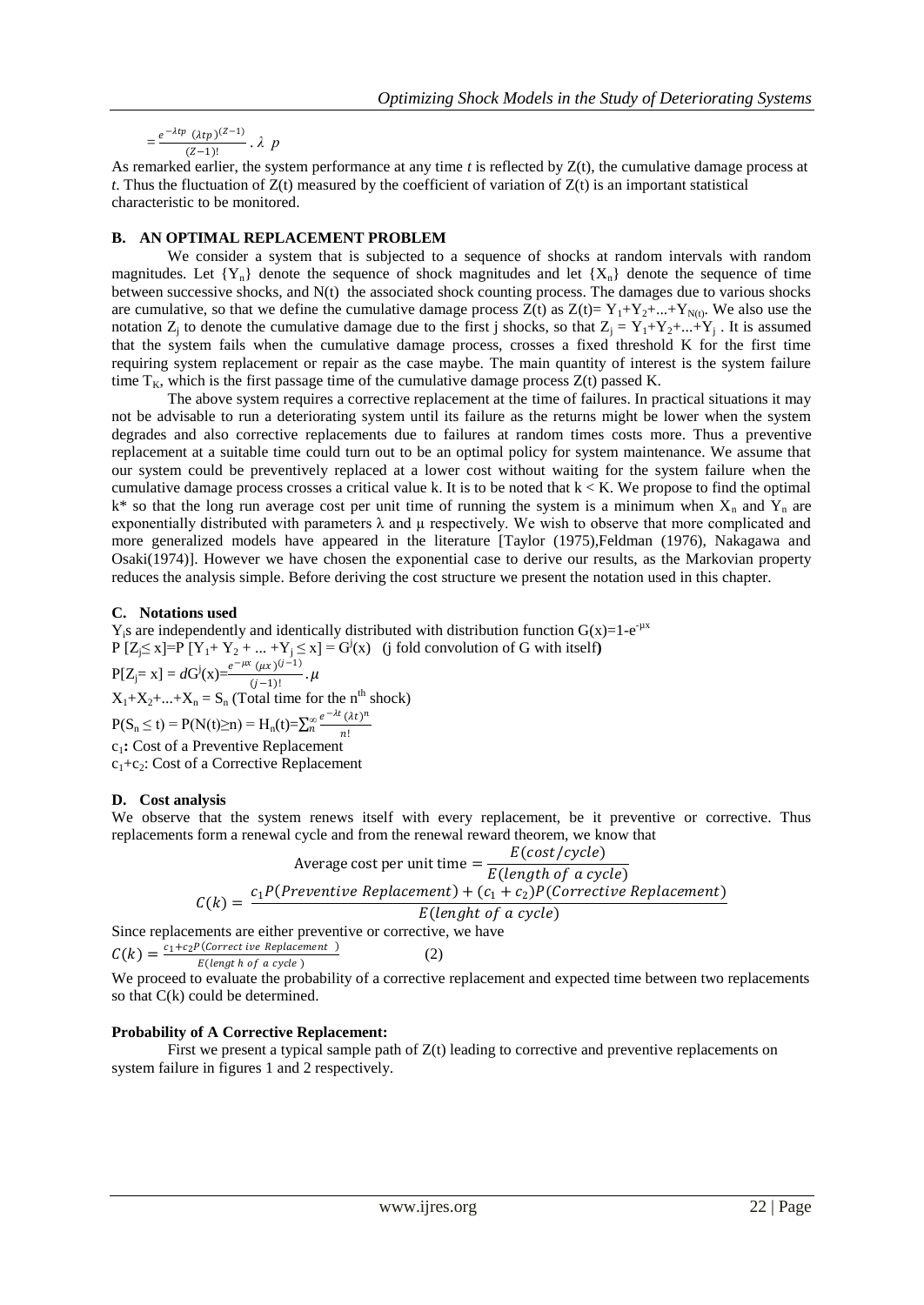

Figure1.Sample path for Corrective Replacement on Failure



Figure2.Sample path for Preventive Replacement

(Corrective Replacement) =  $\sum_{j=0}^{\infty} P[Z_j \le k , Z_{j+1} > K]$ 

 $=\mu\int_{0}^{k}e^{-\mu(K-x)}dx$ 

Equation (3) is obtained by arguing that the cumulative damage up to the  $j<sup>th</sup>$  shock remains below the critical value for preventive replacement and the  $(j+1)^{th}$  shock takes it beyond the threshold value K for system failure leading to corrective replacement. The summation is applied because js are arbitrary.

$$
= \int_0^k \sum_{j=0}^\infty P(Z_{j+1} > K | Z_j = x) P(Z_j = x) dx
$$
  

$$
= \sum_{j=0}^\infty \int_0^k P[Y_{j+1} > K - x] P[Z_j = x] dx
$$
  

$$
= \sum_{j=0}^\infty \int_0^k [\bar{G}(K - x)] dG^j(x)
$$
  

$$
= \int_0^k \bar{G}(K - x) d \sum_{j=0}^\infty G^j(x)
$$

Noting that M(x) which is the expected number of shocks in  $(0, X)$  is given by  $\sum_{j=0}^{\infty} G^j(x)$ , we obtain

$$
=\int_0^k \bar{G}(K-x)dM(x)
$$

for the exponential density.  $= e$  $-\mu(K-k) - e^{-\mu K}$ (4)

(3)

0 Now turning our attention to the expected time for replacement, we note that a replacement preventive or corrective corresponds to that shock which takes the cumulative damage beyond the critical value k. If this shock corresponds to the  $(j+1)$ <sup>th</sup> shock, then the expected time for replacement can be decomposed into two intervals: the first one is the time until the j<sup>th</sup>shock during which the damage level remains below k and the time between the j<sup>th</sup> and  $(j+1)$ <sup>th</sup> shock when the system shoots above k. Mathematically

$$
E \text{ (Time for Replacement)} = E \text{ } (t + \frac{1}{\lambda})
$$
\n
$$
= \sum_{j=0}^{\infty} \int_{0}^{\infty} t[G^{j}(k) - G^{j+1}(k)] \, dH_{j}(t) + \frac{1}{\lambda} \tag{5}
$$

In deriving (5), we note that the second term on the R.H.S corresponds to the expected time between two successive shocks. In the first term, while  $dH_j(t)$  corresponds to the probability that the j<sup>th</sup> shock occurs at t,  $G^{j}(k) - G^{j+1}(k)$ takes care of the fact that the k crossing of the damage level occurs between j<sup>th</sup> and (j+1)<sup>th</sup>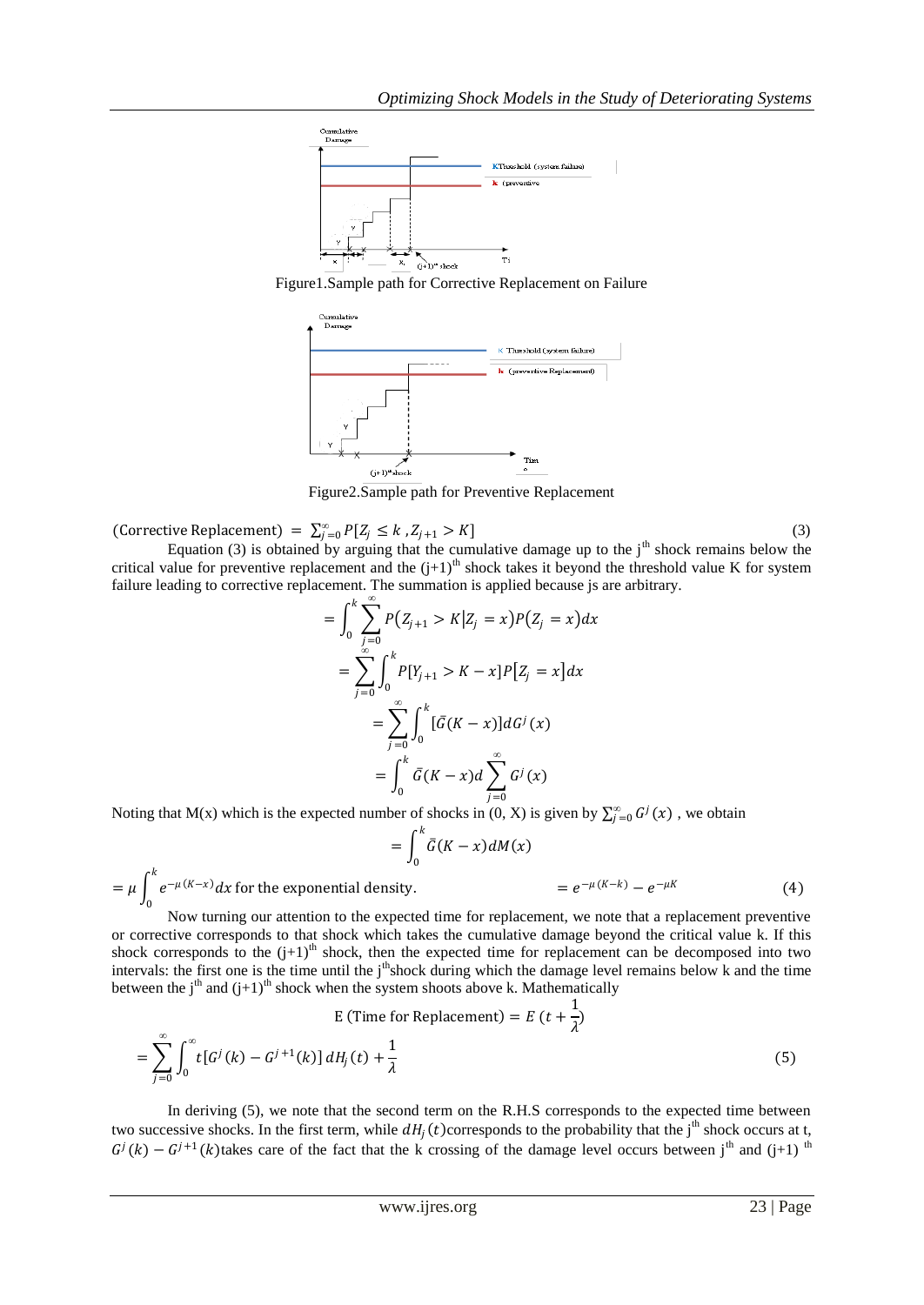shock. Since *j* is arbitrary we sum over all possible *j*. Using the fact that the mean of the gamma density is given by  $\int_0^\infty t \, dH_j(t) = j/\lambda$  $\int_0^\infty t \, dH_j(t) = j/\lambda(5)$  reduces to

$$
= 1/\lambda \sum_{j=0}^{\infty} j \left[ G^{j}(k) - G^{j+1}(k) \right] + \frac{1}{\lambda} = \frac{1}{\lambda} \left[ \sum_{j=0}^{\infty} G^{j}(k) \right] + \frac{1}{\lambda} = \frac{1}{\lambda} \left[ \mu k + 1 \right]
$$
(6)

Now using (4) and (6) in (2) we obtain  $\mu$   $(K - k)$ 

$$
C(k) = \frac{\lambda[c_1 + c_2(e^{-\mu(K-k)} - e^{-\mu K})]}{\frac{1}{\lambda}[\mu k + 1]}
$$
\n(7)

Simple calculus leads us to the optimal k\* which minimizes (7) given by the solution of the transcendental equation

$$
\mu \cdot k^* \cdot e^{-(K-k^*)} + e^{-\mu k} = \frac{c_1}{c_2} \tag{8}
$$

Again using some calculus we can show that the solution of (8), if it exists must be unique. It must be noted that the optimal  $k^*$  given by (8) is a control limit policy.

## **IV. AN OPTIMAL STOPPING PROBLEM**

In the cumulative damage models of deteriorating systems, researchers were mainly interested in the time to failure of the system. This was looked upon as a first passage problem of the cumulative damage process past a threshold. Stadje(1991) in a refreshing departure from the existing models considered an optimal stopping problem in which the threshold value can be exceeded with small probability but should approach the threshold value as close as possible. As a typical application of the problem, imagine a person who is exposed to injurious environment. One may think of a cancer patient whose radiation treatment is targeted at cancer cells. However the therapy may have the side effect of killing normal cells as well. This means that the therapy should be discontinued when the number of cells destroyed, approach the target set by the medical team as close as possible. Another example is the metal fatigue in devices. Here we are interested in maintaining devices in operation as long as the amount of damage and consequently the risk of failure remain below a prescribed threshold value.

To model the above problem, suppose that shocks occur at random points of time and the random damages due to these shocks are additive. Let  $Y_i$  be the random damage due to the shock i with common distribution function F(.). Also we denote the cumulative damage due to the first n shocks by  $S_n$ , so that  $S_n=$  $Y_1+Y_2+...+Y_n$ . If K is the threshold level of the damage process for failure, then our objective is to stop the cumulative damage process  $S_n$ , before it exceeds the level K but such that  $S_n$  is not too far apart from K, the threshold value. Stadje(1991)posed the problem in three different ways.

#### **A. PROBLEM 1**

The problem of approaching a goal value K, as closely as possible can be formalized in the following way. Since we wish to avoid the exceeding of the goal valueK, we can reward the reached degree of closeness of S<sub>n</sub> to K from below by a reward function f(S<sub>n</sub>) as long as  $S_n \le K$  and impose a penalty  $\alpha$  when  $S_n \ge K$ . It is assumed that the function f(.) is monotone non-decreasing and concave. Thus the mathematical problem here can be stated as follows:

Maximize  $E(f(S_t)I_{\{S_t \leq K\}} + \alpha I_{\{S_t > K\}})$  with respect to all stopping timest  $\in \mathcal{T}$ . Here  $f: [0, K] \to [0, \infty)$ is assumed to be a concave, non-decreasing function and  $\alpha \in \mathbb{R}$  is a constant satisfying  $\alpha < f(\beta)$ . I<sub>(i)</sub> is the indicator function.

We give below only the solution to the problem. The proof can be found in Stadje(1991). Define  $\sigma(s) = \inf\{n \geq 1 | S_n \geq s\}$ If

$$
f(0) \ge \int_0^K f(x) dF(x) + \alpha (1 - F(K))
$$
  
The stopping time  $\sigma \equiv 0$  is optimal for the problem. If (9) does not hold, there is an  $s \in (0, K)$  satisfying

$$
f(s) = \int_0^{K-s} f(s+x) dF(x) + \alpha (1 - F(K-s))
$$
\n(10)

In this case  $\sigma(s)$  is the optimal solution.

#### **B. PROBLEM 2**

In the previous problem, suppose that our interest lies only in the degree of closeness of  $S_n$  to  $K$ , either from above or from below(this means  $S_n$  can exceed K but should remain very close to K), then we may measure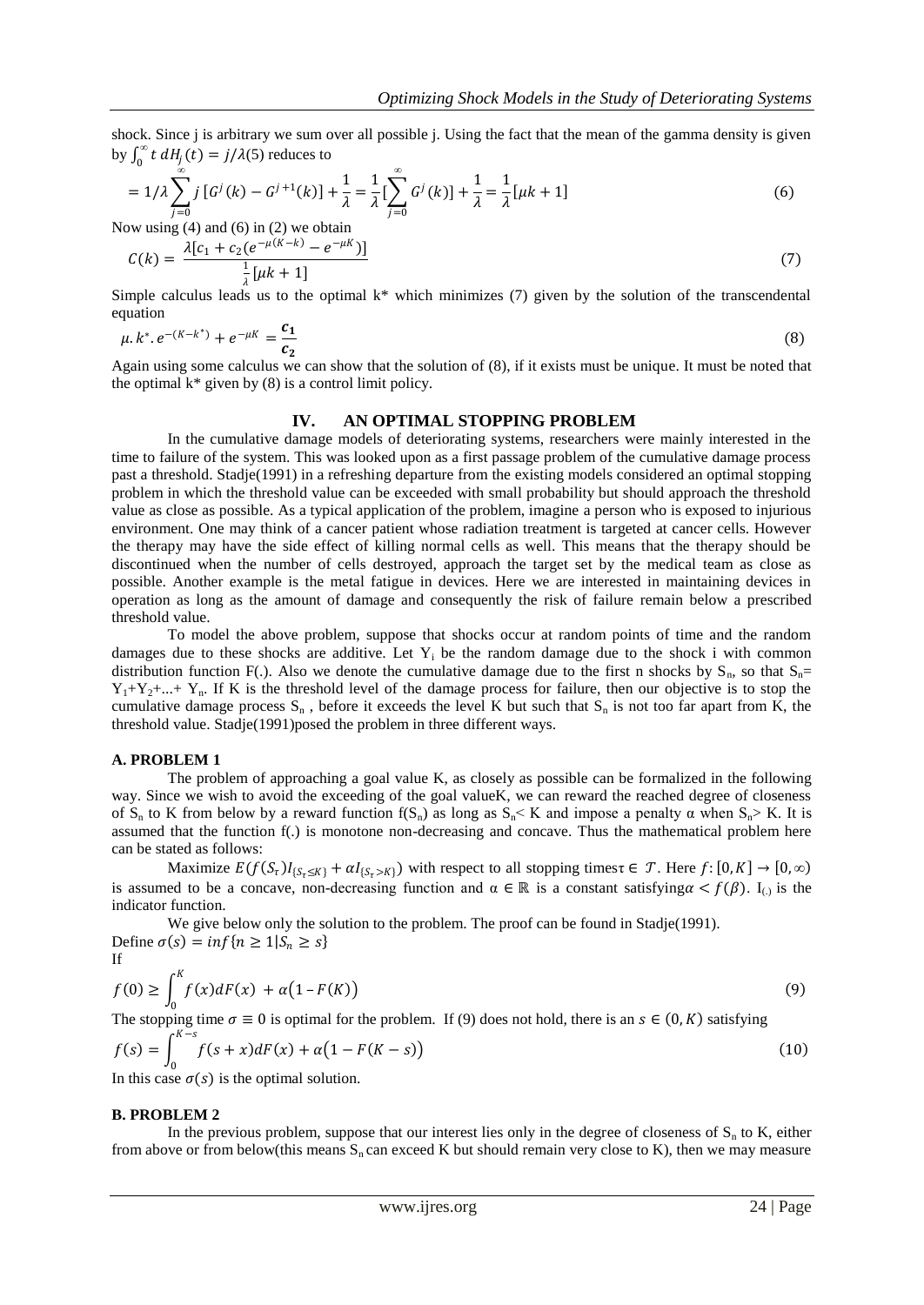the distance to the threshold by some loss function, say  $g(|S_n - K|)$ . The function g(.) is assumed to be nondecreasing and convex with  $g(0)=0$ . This problem can be mathematically cast as follows:

Minimize  $E(g([S_{\tau}-K]))$  with respect to all stopping timest  $\in \mathcal{T}$ . Here g:  $[0,\infty) \to [0,\infty)$  is assumed to be a convex function for which  $g(0)=0$  and  $g(S_n)$  is integrable for all  $n \ge 1$ .

We state below only the solution to the above problem. The reader is referred to Stadje(1991) for a formal proof. If

$$
g(K) \le \int_K^{\infty} g(x - K) dF(x) + \int_0^K g(K - x) dF(x) \tag{11}
$$

 $\sigma \equiv 0$  is optimal. Otherwise there is an  $u \in (0,K)$  such that

$$
g(u) = \int_{u}^{\infty} g(x - u) dF(x) + \int_{0}^{u} g(u - x) dF(x)
$$
 (12)

And  $\sigma(K - u)$  is optimal.

We present two examples to illustrate the above problem. First we choose the shock magnitude distribution to be exponential, so that  $F(x) = 1-e^{(\lambda x)}$ ,  $(x \ge 0, \lambda \ge 0)$  and the loss function g(.) to be g(x)=x. Using (11) and (12) we conclude that  $\sigma(K - \frac{1}{2})$  $\frac{1}{\lambda}$ ln2)is optimal if  $\frac{1}{\lambda}$ ln2 < K; otherwise  $\sigma \equiv 0$ . Table 1 provides the optimal stopping time for various values of  $\lambda$  and K.

As another example, we choose the loss function  $g(.)$  to be  $g(x)=x^2$  while keeping  $F(x)$  to be exponential as in the previous example. Now  $\sigma(K - \frac{1}{\sigma})$  $\frac{1}{\lambda}$ ) is optimal if  $\frac{1}{\lambda} < K$ ; otherwise  $\sigma \equiv 0$ . Table 2 again provides the optimal stopping times for specific values of  $\lambda$  and K.

#### **C. PROBLEM 3**

Stadje (1991) also considered another interesting constrained optimal stopping problem. He fixed some probability  $\varepsilon \in [0,1)$  and tried to find the optimal stopping time  $\tau$  of the cumulative damage process in such a manner that probability of the damage process exceeding the threshold value K has an upper bound  $\varepsilon$ . Table1. Optimal stopping times for the loss function  $g(x)=x$ 

| $\bf K$        | λ              | Optimal $\sigma$<br>$\frac{1}{2}$ ln 2 |                                                      |  |
|----------------|----------------|----------------------------------------|------------------------------------------------------|--|
| 0.5            | 0.25           | $4 \ln 2 = 2.773 > K$                  | $\sigma \equiv 0$                                    |  |
|                | 0.33           | $3 \ln 2 = 2.079 > K$                  | $\sigma \equiv 0$                                    |  |
|                | $\mathbf{1}$   | $1 \ln 2 = 0.693 > K$                  | $\sigma \equiv 0$                                    |  |
|                | 2              | $0.5 \ln 2 = 0.347 < K$                | $\sigma(K-\frac{1}{\lambda}\ln 2)=\sigma$<br>(0.153) |  |
| $\overline{2}$ | 0.25           | 2.773 > K                              | $\sigma \equiv 0$                                    |  |
|                |                | $0.33$ $2.079 > K$                     | $\sigma \equiv 0$                                    |  |
|                | $\mathbf{1}$   | 0.693 < K                              | $\sigma(0.307)$                                      |  |
|                | $\overline{2}$ | 0.347 < K                              | $\sigma(1.653)$                                      |  |
| 5              | 0.25           | 2.773 < K                              | $\sigma$ (2.227)                                     |  |
|                | 0.33           | 2.079 < K                              | $\sigma$ (2.921)                                     |  |
|                | $\mathbf{1}$   | 0.693 < K                              | $\sigma$ (4.307)                                     |  |
|                | 2              | 0.347 < K                              | $\sigma$ (4.653)                                     |  |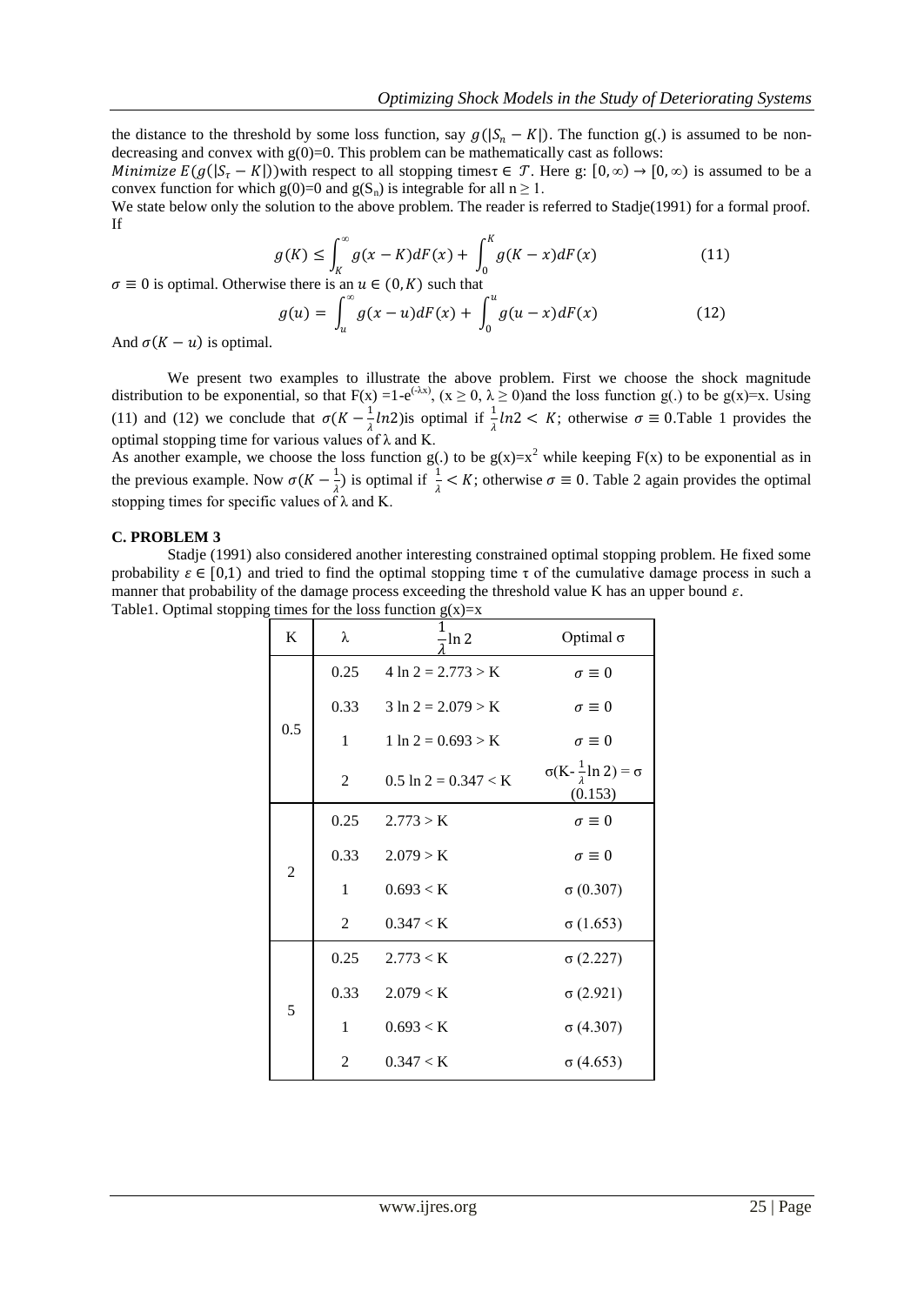| K   | λ    | $\frac{1}{\epsilon}$ < K     | Optimal $\sigma$  |
|-----|------|------------------------------|-------------------|
|     | 0.25 | 4 is not less than 0.5       | $\sigma \equiv 0$ |
|     | 0.33 | 3 is not less than 0.5       | $\sigma \equiv 0$ |
| 0.5 |      | 1 is not less than $0.5$     | $\sigma \equiv 0$ |
|     | 2    | $0.5$ is not less than $0.5$ | $\sigma \equiv 0$ |
|     | 0.25 | 4 is not less than 2         | $\sigma \equiv 0$ |
|     | 0.33 | 3 is not less than 2         | $\sigma \equiv 0$ |
| 2   |      | 1 < 2                        | $\sigma(1)$       |
|     | 2    | 0.5 < 2                      | $\sigma(3/2)$     |
|     | 0.25 | 4 < 5                        | $\sigma(1)$       |
|     | 0.33 | 3 < 5                        | $\sigma(2)$       |
| 5   |      | 1 < 5                        | $\sigma(4)$       |
|     | 2    | 0.5 < 5                      | $\sigma(9/2)$     |

Table<sup>2</sup>. Optimal stopping times for the loss function  $g(x)-x^2$ 

Thus our aim is to find the optimal stopping time  $\tau$  among the class of all stopping times whose probability of threshold exceedence is  $\leq \varepsilon$  which maximizes  $E(S_\tau | S_\tau \leq \beta)$ . Stadje(1991) proved that the optimal non-trivial stopping time  $\sigma(s)$  is specified by the equation

$$
P(S_{\sigma(s)} > K) = 1 - F(K) + \int_0^s (1 - F(K - t)) dU(t)
$$
\n(13)

Where  $U(t) = \sum_{n=1}^{\infty} F_n(t)$  is the renewal measure associated with F and F<sub>n</sub> denotes the n-fold convolution of F with itself.

At this stage we wish to remark that the explicit determination of *s* is possible only in those special cases in which the renewal measure U corresponding to  $F(.)$  is known in closed form. However, from classical renewal theory one can look for approximations.

#### **D. Numerical illustration**

As an example let us choose the shock magnitude distribution to be exponential, so that  $F(x) = 1-e^{(-\lambda x)}$  (  $x \ge 0$ ,  $\lambda \ge 0$ ). Equation (13) implies that

$$
P(S_{\sigma(s)} > K) = e^{-\lambda(K-s)}
$$

So that the equation  $P(S_{\sigma(s)} > K) = \varepsilon$  has the solution  $S_{\varepsilon} = K - \lambda^{-1} |\ln \varepsilon|$ , if this quantity is positive. Hence,  $\sigma(K - \lambda^{-1}|\ln \varepsilon|)$  or  $\sigma \equiv 0$  are optimal, if  $K > \lambda^{-1}|\ln \varepsilon|$   $\sigma \leq \lambda^{-1}|\ln \varepsilon|$ , respectively. Table 9 provides the optimal stopping times for specified values of  $\lambda$  and K.

## **V. SHOCK MODELS BASED ON FREQUENCY OF SHOCKS**

Till now we have considered shock models in which the damages due to successive shocks are cumulative and the system failure was identified as the first passage problem of the cumulative damage process. However there are systems whose failure could be attributed to the "frequency" of shocks rather than the accumulated damage due to the shocks. Thus a shock is a deadly or lethal shock if the time elapsed from the preceding shock to this shock is smaller than a threshold value which could be specified or random. One can compare this with the definition of a lethal shock in a cumulative damage model as that shock which makes the damage process to cross the threshold value. This frequency based approach is more practical because the cumulative damage process is abstract and many times not physically observable. In fact many systems may not withstand successive shocks at short intervals even though the damage process is still small. This is because the time for system recovery is not sufficient.

Yeh andZhang (2004) and Yong Tang and Yeh (2006) and Rangan et al (2006) introduced for the first time a frequency dependent shock model for the maintenance problem of a repairable system. They called this class of models as δ-shock models. The success of the above mentioned papers were limited to obtaining the expected time between two successive failures and that too for a few specific shock arrival distributions. However Rangan and Tansu (2010) generalized this class of models for renewal shock arrivals and random threshold. The results include explicit expressions for the failure time density and distribution of the number of failures. In the following sub-sections we will briefly present the model and results and provide specific examples to illustrate the results along with an optimization problem.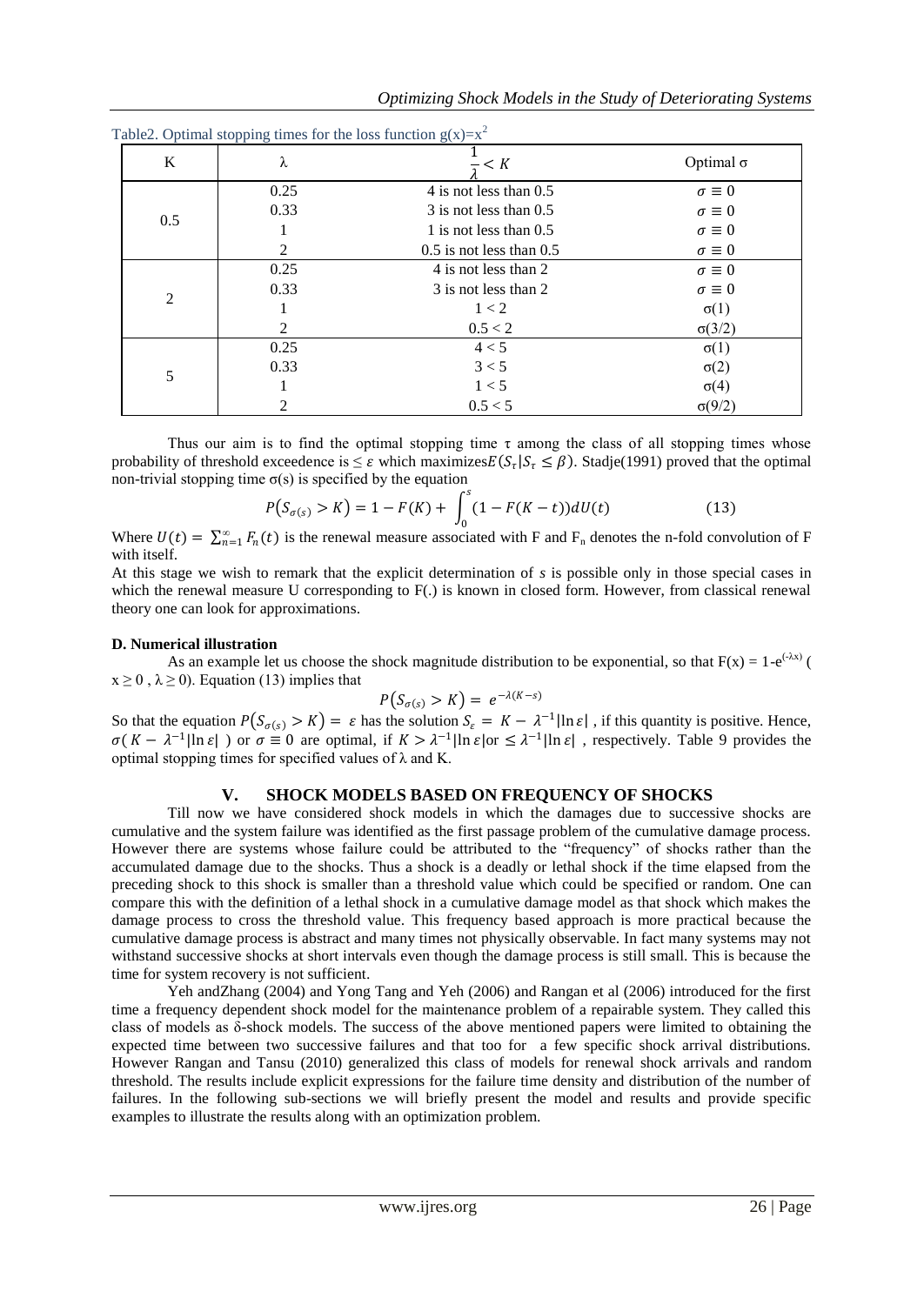|               | Table3. Optimal stopping times for Exponential distribution |                              |                       |                                  |                                    |  |  |
|---------------|-------------------------------------------------------------|------------------------------|-----------------------|----------------------------------|------------------------------------|--|--|
| K             | λ                                                           | ε<br>$\in (1$<br>$-F(K), 1)$ | ε                     | $\lambda^{-1}$  ln $\varepsilon$ | Optimal<br>σ                       |  |  |
| $\frac{0}{5}$ |                                                             |                              | 0.882                 | 0.4999                           | σ (                                |  |  |
|               | 0.2<br>5                                                    | ε<br>$\in (0.8823, 1)$       | 5                     | 8                                | 0.00002)                           |  |  |
|               |                                                             |                              | 0.9                   | 0.4214<br>4                      | σ (<br>$0.07856$ )                 |  |  |
|               |                                                             |                              | 0.999                 | $\boldsymbol{0}$                 | $\sigma \equiv 0$                  |  |  |
|               |                                                             | ε<br>$\in (0.8479, 1)$       | 0.848                 | 0.4942                           | $\sigma(0.0057)$                   |  |  |
|               | 0.3<br>3                                                    |                              | 1                     | 7                                | $\mathcal{E}$                      |  |  |
|               |                                                             |                              | 0.9                   | 0.3160<br>8                      | σ (<br>0.18392)                    |  |  |
|               |                                                             |                              | 0.999                 | 0.003                            | σ (<br>0.49699)                    |  |  |
|               | 1                                                           | ε<br>$\in (0.6065, 1)$       | 0.606<br>7            | 0.4997                           | $\sigma(0.0003)$<br>$\mathcal{L}$  |  |  |
|               |                                                             |                              | 0.9                   | 0.1054                           | $\sigma(0.3946)$                   |  |  |
|               |                                                             |                              | 0.999                 | 0.001                            | $\sigma(0.499)$                    |  |  |
|               | $\overline{c}$                                              | ε<br>$\in (0.3679, 1)$       | 0.368<br>$\mathbf{1}$ | 0.4997                           | $\sigma(0.0003)$                   |  |  |
|               |                                                             |                              | 0.9                   | 0.0527                           | $\sigma(0.4473)$                   |  |  |
|               |                                                             |                              | 0.999                 | 0.0005                           | $\sigma(0.4995)$                   |  |  |
|               | 0.2<br>5                                                    | ε<br>$\in (0.6065, 1)$       | 0.606                 | 0.4999                           | σ (                                |  |  |
|               |                                                             |                              | 7                     | 8                                | $0.00002$ )                        |  |  |
|               |                                                             |                              | 0.9                   | 0.4214<br>$\overline{4}$         | $\Omega$<br>(0.07856)<br>$\lambda$ |  |  |
|               |                                                             |                              | 0.999                 | $\boldsymbol{0}$                 | $\sigma\equiv 0$                   |  |  |
|               | 0.3<br>3                                                    | ε<br>$\in (0.51342, 1)$      | 0.513                 | 0.4942                           | $\sigma(0.0057)$                   |  |  |
|               |                                                             |                              | 7                     | 7                                | $\lambda$                          |  |  |
|               |                                                             |                              | 0.9                   | 0.3160<br>8                      | σ (<br>0.18392)                    |  |  |
|               |                                                             |                              | 0.999                 | 0.003                            | σ (<br>0.49699)                    |  |  |
|               | 1                                                           | ε<br>$\in (0.1353, 1)$       | 0.135<br>5            | 0.4997                           | $\sigma(0.0003)$                   |  |  |
|               |                                                             |                              | 0.9                   | 0.1054                           | σ(0.3946)<br>)                     |  |  |
|               |                                                             |                              | 0.999                 | 0.001                            | $\sigma(0.499)$                    |  |  |
|               | $\overline{c}$                                              | ε<br>$\in (0.01832, 1)$      | 0.018<br>6            | 0.4997                           | $\sigma(0.0003)$                   |  |  |
|               |                                                             |                              | 0.9                   | 0.0527                           | $\sigma$ ( $0.4473$                |  |  |
|               |                                                             |                              | 0.999                 | 0.0005                           | $\sigma(0.4995)$                   |  |  |

Table3. Optimal stopping times for Exponential distribution

## **A Frequency Based Shock Model Rangan and Tansu (2010)**

We will first give the notation used in this chapter to understand the assumptions easily.

## **Notation used**

- *Z*: Random variable denoting the time between two successive shocks.
- $f_Z(.)$ ,  $F_Z(.)$ ,  $\overline{F}_Z(.)$ : probability density, cumulative distribution and survivor functions of *Z*.
- *D*: Random variable denoting the threshold value.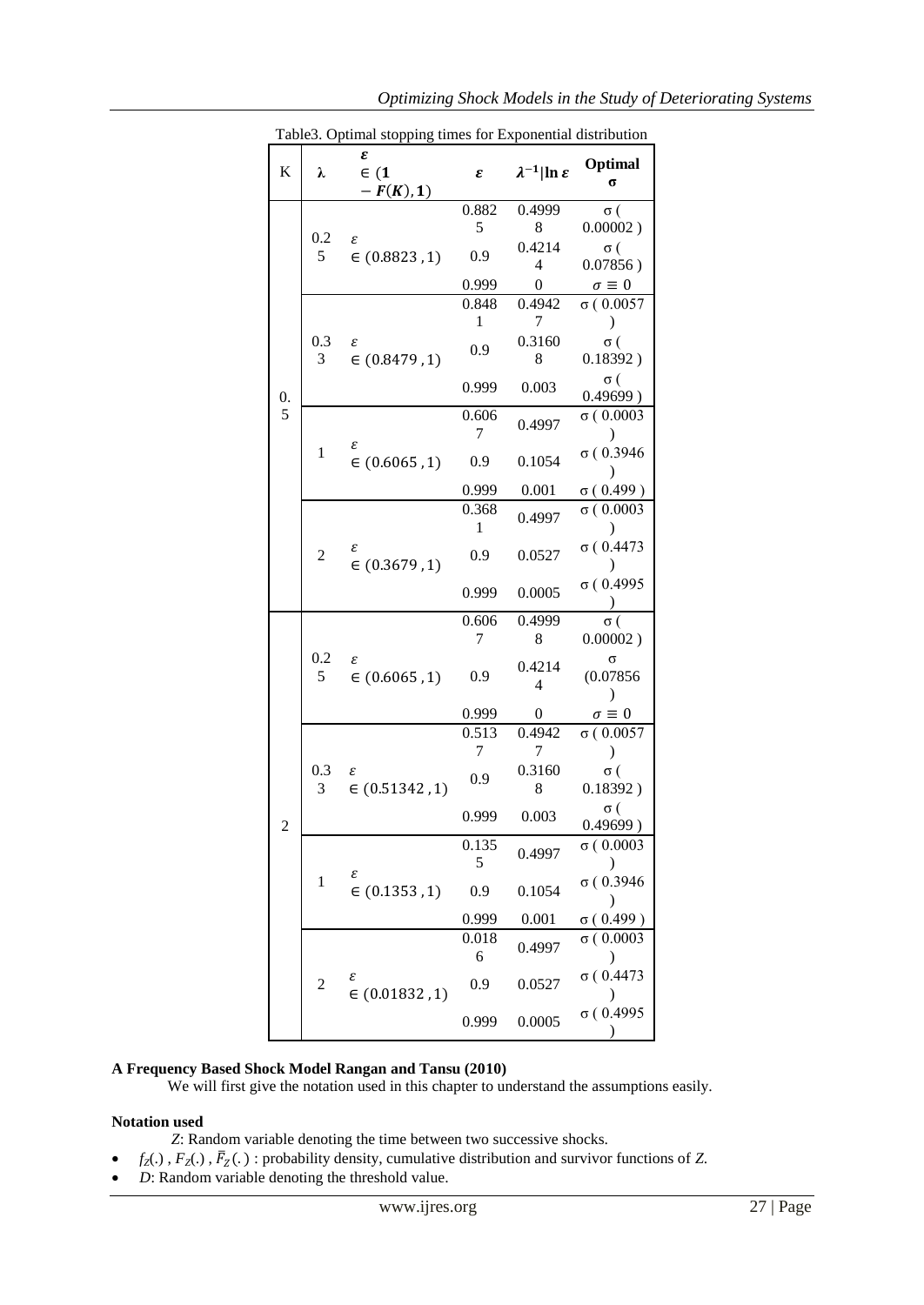- $g_D(.)$ ,  $G_D(.)$ ,  $\bar{G}_D(.)$ : probability density, cumulative distribution and survivor functions of *D*.
- *W*: Random variable denoting time between two successive failures.
- $k_w(t)$ ,  $K_w(t)$ ,  $\overline{K}_w(t)$ : probability density, cumulative distribution and survivor functions of *W*.
- $N(t)$ : counting variable denoting the number of failures in  $(0,t]$ .
- $M(t) = E{N(t)}$
- $L_f(s)$ : Laplace Transform of the density function  $f(t)$ .
- The model is governed by the following assumptions:

*Assumption 1:* At time t=0 a system is put in operation. The system on failure is repaired.

*Assumption 2*: The system is subject to shocks. The time between shocks Z is assumed to be independently and identically distributed with distribution function  $F_Z(.)$ .

*Assumption 3*: A shock is classified as a nonlethal shock if the time elapsed from the previous shock to this shock is greater than the threshold D. A shock is lethal if it occurs within D. A lethal shock results in system failure leading to its repair.

*Assumption 4*: The repairs of failed systems are assumed to take negligible amount of time.

*Assumption 5:* Threshold value D is a random variable with distribution function with  $G_D(.)$ .

*Assumption 6:* The shock arrival times and the threshold times are independent of each other.

#### **Remarks**

The term "shock" is used in a broad sense, denoting any perturbation to the system caused by environment or inherent factors, leading to a degeneration of the system. If shocks are due to environmental factors like high temperature, voltage fluctuations, humidity and wrong handling, then shocks due to each of such factors will arrive according to a renewal process. Thus the shock arrival process can be seen to be the superposition of independent renewal processes. Thus a poisson process will provide a reasonable approximation (Yeh and Zhang, (2004)). On the other hand, if the shocks are due to internal causes, then the renewal process is an adequate approximation. For instance, shocks could be viewed as the failure of a component in a multi-component system.

The random threshold D could be viewed as a built-in repair mechanism in the system which counters the after-effects of a shock. Thus any shock which arrives before D could prove to be lethal.

We list below some of the main results of the paper without proof.

*Result 1*: The Laplace transform of  $k<sub>W</sub>(t)$  is given by :

$$
L_k(s) = \frac{L_{f\bar{G}}(s)}{1 - L_{f\bar{G}}(s)}\tag{14}
$$

where  $L_{fG}(s)$  and  $L_{fG}(s)$  are the Laplace Transform of the functions  $f_Z(t)G_D(t)$  and  $f_Z(t)\bar{G}_D(t)$ , respectively. *Result 2*: The mean and variance of *W*, the time between two successive failures are given by:

$$
E(W) = \frac{E(Z)}{P(Z \le D)}
$$
(15)  

$$
E(Z^2) = 2E(Z)E(Z|Z > D)P(Z > D) - E^2(Z)
$$

$$
Var[W] = \frac{E(Z^{2})}{P(Z \le D)} + \frac{2E(Z)E(Z|Z > D)P(Z > D) - E^{2}(Z)}{P(Z \le D)^{2}}
$$
(16)

*Result 3:* The Laplace Transform of the probability generating function of  $N(t)$ , the number of failure (0,t) is given by:

$$
V(u, s) = \frac{1}{s} + \frac{(u - 1)L_k(s)}{s[1 - uL_k(s)]}
$$
  
Result 4: The Laplace Transform of M(t)= E[N(t)] is given by:

$$
L_M(s) = \frac{L_k(s)}{s[1 - L_k(s)]}
$$
\n(17)

## **SPECIAL CASES**

When the system is subjected to the same kind of shock each time, the threshold times of the system do not vary much and is likely to remain a constant, a case discussed by Yeh and Zhang (2004),Yong Tang and Yeh (2006). Under such a scenario, we consider a couple of models for different shock arrival distributions. We choose the threshold time to be a constant *d*, so that g<sub>d</sub>(t)=δ(t-d) where δ(.) is the Dirac delta function. Thus

$$
G_d(t) = \begin{cases} 0 & 0 \le t \le d \\ 1 & t \ge d \end{cases}
$$

Rangan and Tansu (2010) have considered the following distributions: *1. Exponential density:*

$$
f(x) = \lambda e^{-\lambda x}
$$

In this case, the mean time between failures and the mean number of failuresare given by: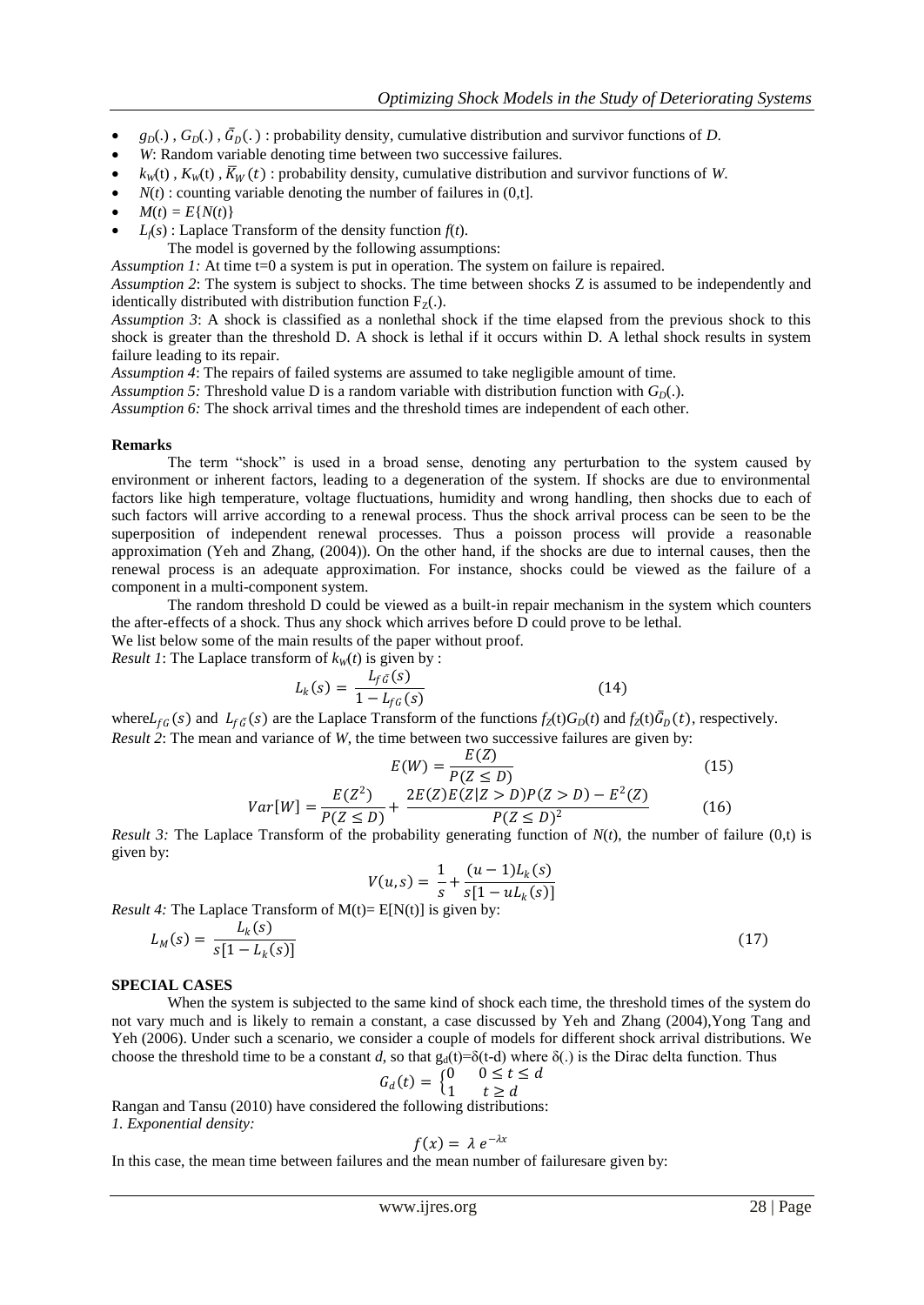$$
E(W) = \frac{1}{\lambda(1 - e^{-\lambda d})}
$$

$$
M(t) = \lambda t - \lambda e^{-\lambda d} (t - d)
$$

$$
f(x) = \left(\frac{k}{\lambda}\right) \left(\frac{x}{\lambda}\right)^{(k-1)} e^{-\left(\frac{x}{\lambda}\right)^k}
$$

$$
E(W) = \frac{\lambda \Gamma(1 + \frac{1}{\lambda})}{1 - e^{-\left(\frac{d}{\lambda}\right)^k}}
$$

Now we consider the following cases: *3. Hypo-exponential density:*

*2. Weibull density:*

$$
f(x) = a_1 \lambda_1 e^{-\lambda_1 x} + a_2 \lambda_2 e^{-\lambda_2 x}
$$

where  $a_1$  and  $a_2$  are given by

$$
a_1 = \frac{\lambda_2}{\lambda_2 - \lambda_1} \; , \; a_2 = \frac{\lambda_1}{\lambda_1 - \lambda_2}
$$

Using equations (15) and (17) we obtain:

$$
E(W) = \frac{\lambda_1^2 - \lambda_2^2}{\lambda_1 \lambda_2 (\lambda_1 - \lambda_2 + \lambda_2 e^{-\lambda_1 d} - \lambda_1 e^{-\lambda_2 d})}
$$
  
\n
$$
M(t) = \frac{1}{(\lambda_1 - \lambda_2)(\lambda_1 + \lambda_2)} \lambda_1 \lambda_2 (-\lambda_1 + \lambda_1 e^{-t(\lambda_1 + \lambda_2)} + \lambda_2 - \lambda_2 e^{-t(\lambda_1 + \lambda_2)} + t\lambda_1 (\lambda_1 + \lambda_2) - t\lambda_2 (\lambda_1 + \lambda_2)
$$
  
\n
$$
- e^{-d\lambda_2} HeavisideTheta[t - d](\lambda_2 - \lambda_2 e^{-(t - d)(\lambda_1 + \lambda_2)} + (t - d)\lambda_1 (\lambda_1 + \lambda_2))
$$
  
\n
$$
+ e^{-d\lambda_1} HeavisideTheta[t - d](\lambda_1 - \lambda_1 e^{-(t - d)(\lambda_1 + \lambda_2)} + (t - d)\lambda_2 (\lambda_1 + \lambda_2))
$$
  
\n(18)

Note that: *HeavisideTheta*[ $t - d$ ] =  $\begin{cases} 1 \\ 0 \end{cases}$ if  $t \geq d$  $\int$  if  $t < d$ *4. Hyper-exponential density:*

$$
f(x)=\,\lambda_1e^{-\lambda_1x}.p+\,\lambda_2e^{-\lambda_2x}.q\,,\qquad p+q=1
$$

We obtain:

$$
E(W) = \frac{\frac{p}{\lambda_1} + \frac{q}{\lambda_2}}{p(1 - e^{-\lambda_1 d}) + q(1 - e^{-\lambda_2 d})}
$$
  
\n
$$
M(t) = \frac{1}{[(p-1)\lambda_1 - p\lambda_2]^2} \left( \lambda_2(-p\lambda_1 + e^{-t(-p-1)\lambda_1 + p\lambda_2})p(\lambda_1 - \lambda_2) + p\lambda_2 - t\lambda_1((p-1)\lambda_1 - p\lambda_2)\right) - p\lambda_2(-p\lambda_1 + e^{-t(-p-1)\lambda_1 + p\lambda_2})p(\lambda_1 - \lambda_2) + p\lambda_2 - t\lambda_1((p-1)\lambda_1 - p\lambda_2)) - e^{-d\lambda_2}HeavisideTheta[
$$
  
\n
$$
- d]\lambda_2(-p\lambda_1 + e^{-(t-d)(-(p-1)\lambda_1 + p\lambda_2)})p(\lambda_1 - \lambda_2) + p\lambda_2 - (t - d)\lambda_1((p-1)\lambda_1 - p\lambda_2)) + e^{-d\lambda_2}p.HeavisideTheta[
$$
  
\n
$$
- d]\lambda_2(-p\lambda_1 + e^{-(t-d)(-(p-1)\lambda_1 + p\lambda_2)})p(\lambda_1 - \lambda_2) + p\lambda_2 - (t - d)\lambda_1((p-1)\lambda_1 - p\lambda_2) + p\lambda_1(\lambda_1 - p\lambda_1 + e^{-t(-(p-1)\lambda_1 + p\lambda_2)})(p-1)(\lambda_1 - \lambda_2) - \lambda_2 + p\lambda_2 + t\lambda_2(-(p-1)\lambda_1 + p\lambda_2)(p-1)(\lambda_1 - \lambda_2) - e^{-d\lambda_1}p.HeavisideTheta[
$$
  
\n
$$
- p\lambda_1 + e^{-(t-d)(-(p-1)\lambda_1 + p\lambda_2)}(p-1)(\lambda_1 - \lambda_2) - \lambda_2 + p\lambda_2 + (t-d)\lambda_2(-(p-1)\lambda_1 + p\lambda_2)))
$$
  
\n(19)

## **Numerical illustrations**

Since the main focus of interest in our model is the time to failure of the system, we present in this section the mean failure time for various shocks arrival distributions. In order to bring out the degree of dependence of the shock arrival distribution on the mean time to failure, we consider several shock arrival distributions but all having the same mean. The cases of exponential and Weibull shock arrival distributions have already been considered by Rangan and Tansu (2010). We consider the cases of hyper-exponential and hypo-exponential distributions for illustration.

## **Hypo-exponential**

By setting the mean of shock arrivals to 1 with  $\lambda_1=3$  and  $\lambda_2=1.5$ , figure 3 shows the mean time to failure for various values of the threshold. We note that for increasing values of *d*, E(W) asymptotically approaches 1 , the mean of shock arrival density.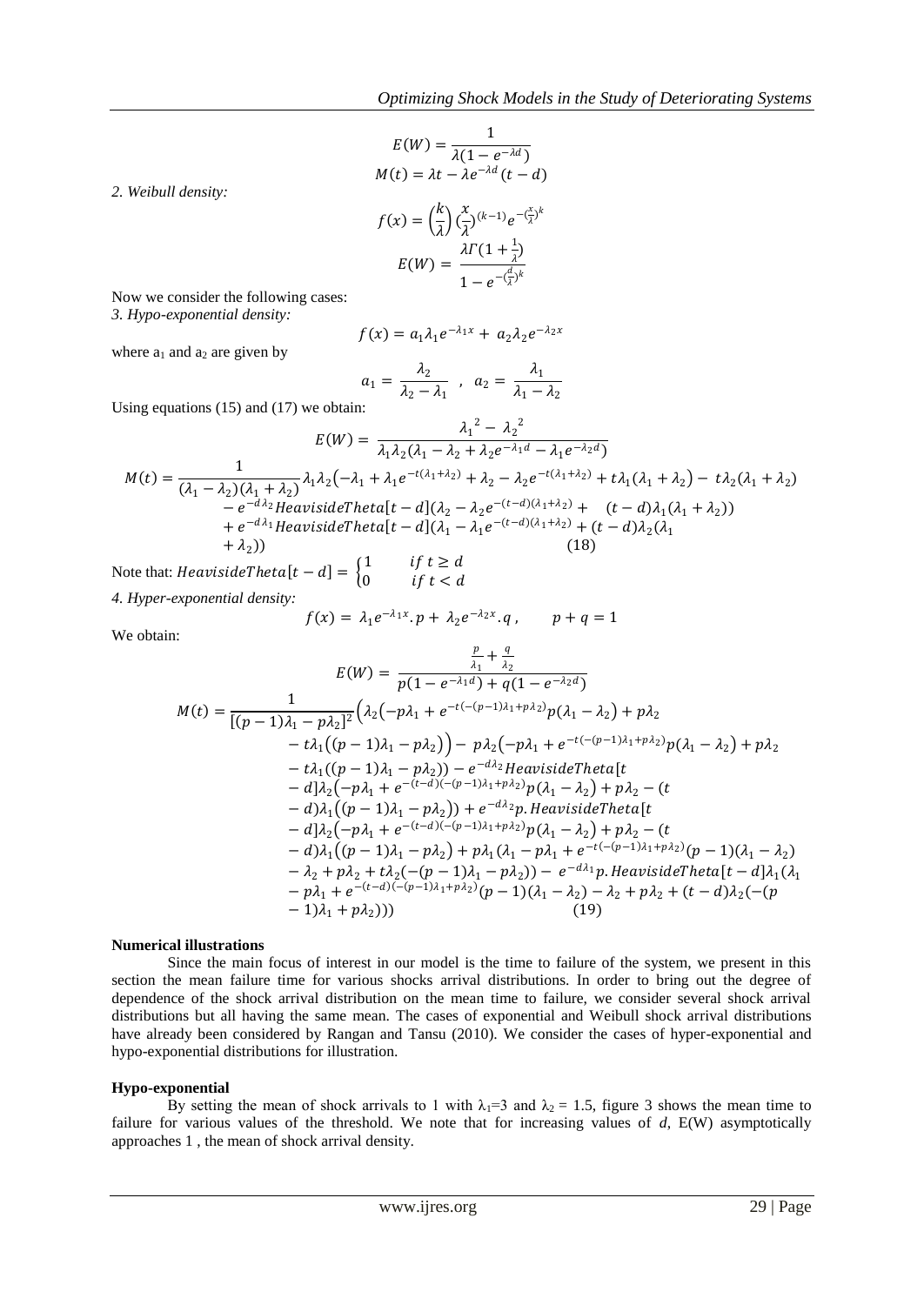

Figure3. Plot of the mean failure time vs. threshold for Hypo-exponential case

## **Hyper-exponential**

We also consider the case of Hyper-exponential density specified by

$$
f(x) = \lambda_1 e^{-\lambda_1 x} . p + \lambda_2 e^{-\lambda_2 x} . q
$$

For illustration purposes we choose:

 $p = 0.4$ ,  $q = 0.6$ ,  $\lambda_1 = 0.5$ ,  $\lambda_2 = 30$  so that the mean of the density function is equal to 1 as before. Figure 4 shows the values of the mean failure time corresponding to various values of the threshold *d*.



Figure4.Plot of the mean failure time vs. threshold for Hyper-exponential case

In figure 5 we consolidate all the failure time distributions in a single graph. It is observed that:

- i. As the threshold *d* tends to infinity, P(Z≤*d*) is equal to 1. Using (15) we conclude that  $\lim_{d\to\infty} E(w) =$  $E(Z)$ .
- ii. As it can be seen from the figure for increasing the threshold, the curve of Hypo-exponential reaches 1 faster, and the Weibull curve reaches last.



Figure 5. All the failure time

## **VI. CONCLUDING REMARKS**

This research analyses various stochastic models of deteriorating systems. Since all real life systems are subject to on line deterioration and consequently its failure, this study assumes lots of significance. Though there are several approaches to this problem, we have taken recourse to the shock model approach. We have chosen specific models for illustration and application which made significant contribution in  $d$  urea and viewed the problem in a totally new perspective. One of the major reasons for employing the  $\sim$  k model approach is that they have wide applicability in other areas as well.

*d*